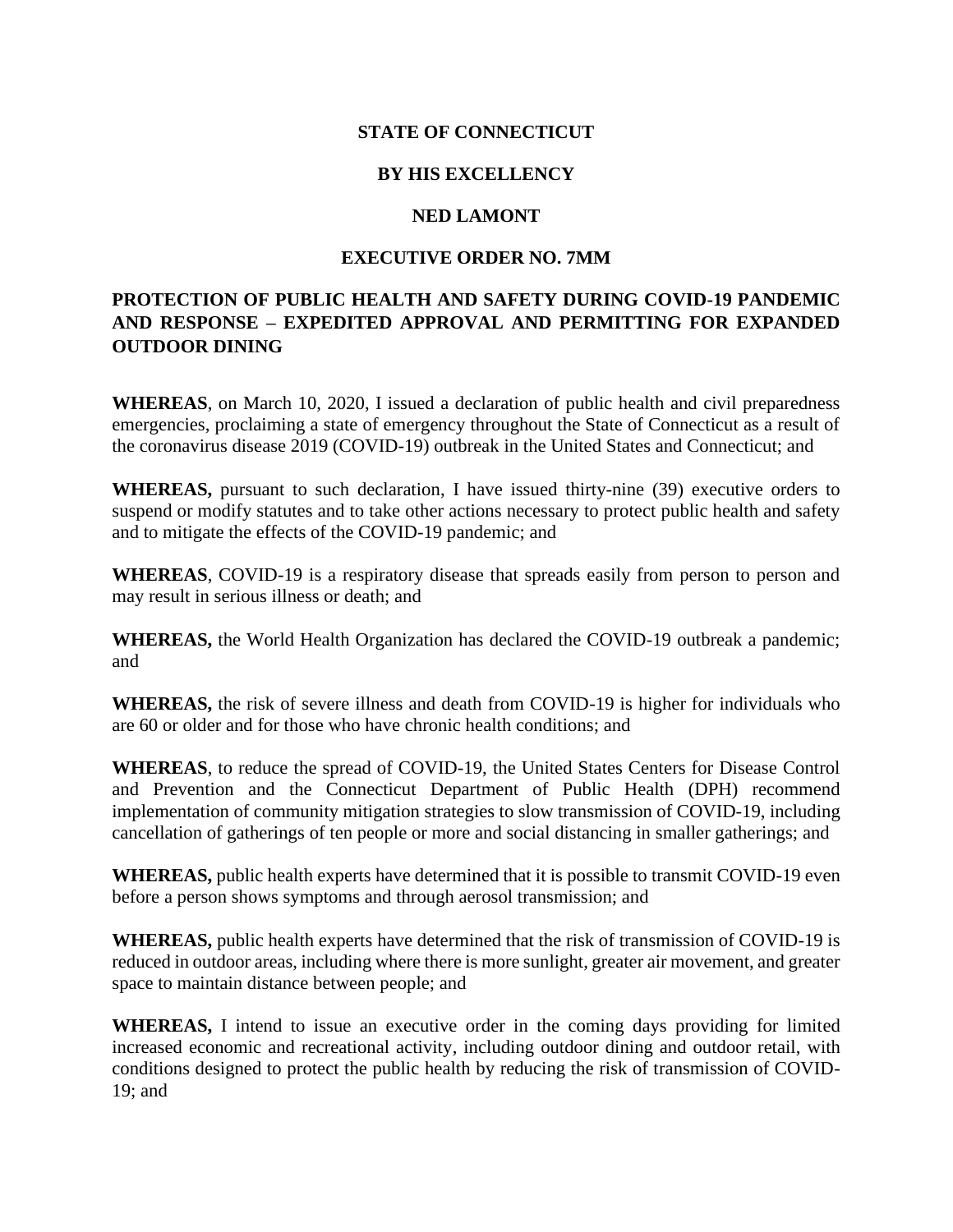**WHEREAS,** certain statutes, municipal ordinances, regulations, and procedures may prevent the timely implementation of protective measures to provide for safe resumption of economic activity, including some outdoor dining with liquor service and outdoor retail, which resumption is essential to sustaining compliance with and effectiveness of other efforts to respond to and mitigate the effects of COVID-19; and

**WHEREAS,** existing state and local laws and regulations governing outdoor liquor service currently require approvals by local authorities and the Department of Consumer Protection; and

**WHEREAS,** Executive Order Nos. 7G, and 7T, permitted certain liquor licensees to sell alcoholic liquor in connection with take-out and delivery of food, but did not permit private clubs to do the same; and

**WHEREAS,** many clubs, nonprofit clubs and golf country clubs offer food and are able to sell alcoholic liquor safely to their members in connection with take-out and delivery of food prepared on premises in a manner similar to what is permitted for the food establishments covered by Executive Order Nos. 7G and 7T;

**NOW, THEREFORE, I, NED LAMONT,** Governor of the State of Connecticut, by virtue of the authority vested in me by the Constitution and the laws of the State of Connecticut, do hereby **ORDER AND DIRECT**:

- 1. **Expedited Municipal Zoning Amendments.** In order to expedite changes to municipal laws, ordinances, or regulations and ensure greater flexibility for local governments to respond to COVID-19, Section 8-3b of the Connecticut General Statutes is suspended and modified to provide that, if a zoning administrator, chairperson of the zoning commission or planning and zoning commission, or chief elected official has made a finding that a proposal is necessary to respond to the COVID-19 pandemic, including but not limited to making changes to permit the Outdoor Activities described herein, such zoning administrator, chairperson, or chief elected official may place such proposal, or cause such proposal to be placed, on the public hearing agenda of a zoning commission or a planning and zoning commission, as applicable, and such commission shall conduct its public hearing and act on such proposal without being required to adhere to the requirements of Section 8-3b.
- 2. **Suspension and Modification of Certain Permitting and Approval Processes for Outdoor Activities.** In order to prevent the potential transmission of COVID-19 in commercial establishments while allowing commercial establishments to operate in a manner that promotes social distancing and complies with my executive orders or any order issued by an executive agency or municipal official pursuant to the public health and civil preparedness emergency declared on March 10, 2020, including but not limited to any rules or guidelines issued by the Department of Economic and Community Development for operation of businesses during such emergency, any provision of Connecticut General Statutes Chapters 14, 97a, 98, 124, 126, 242, or 541 and Section 22a-27j, or any special act, municipal charter, ordinance, resolution, or regulation that conflicts with this Order (all such state and municipal laws and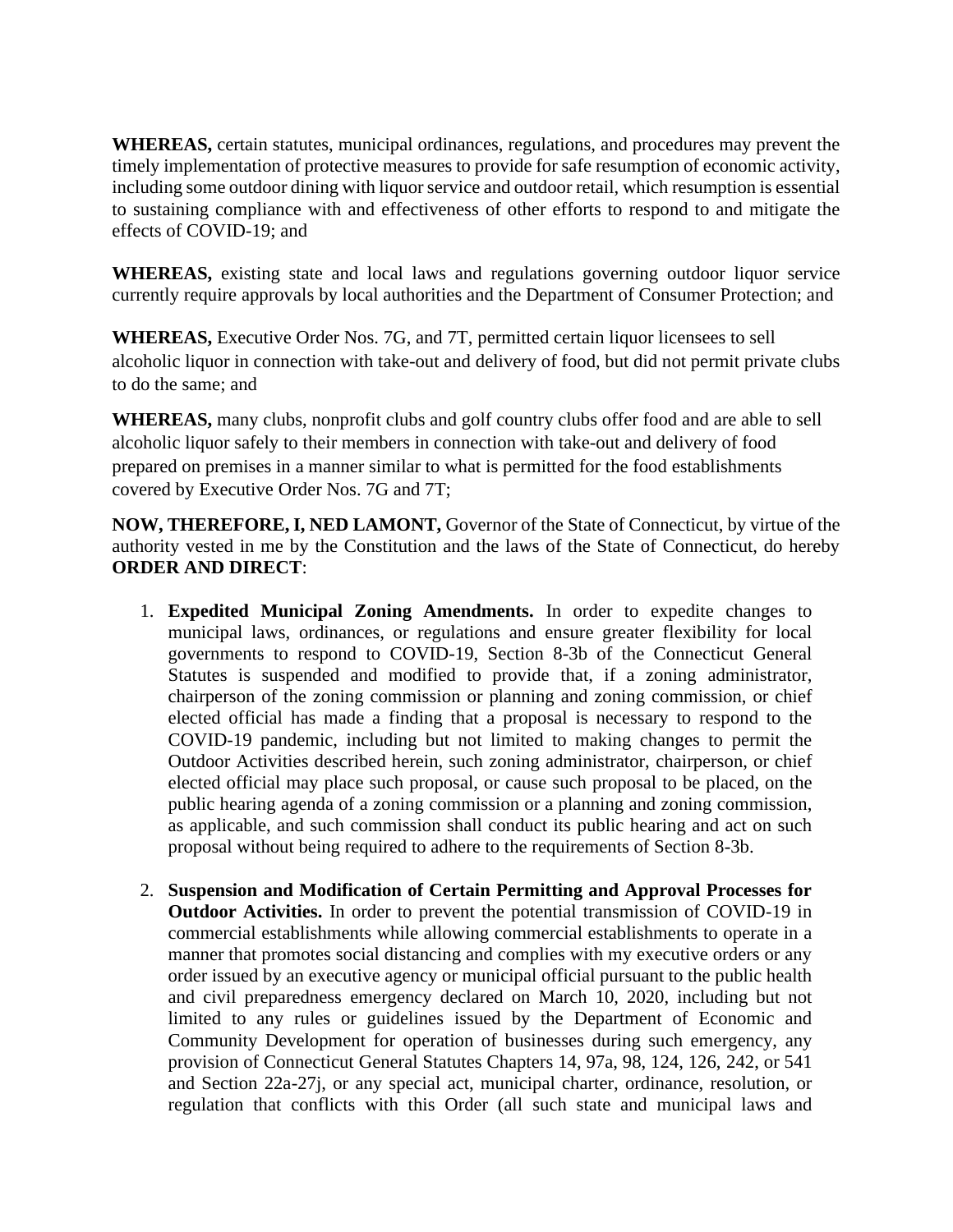regulations being, collectively, the "Covered Laws"), is suspended and modified, as enumerated below, for the duration of this Order and as hereafter provided:

- a. **Expedited Municipal Review of Outdoor Dining and Retail.** Any Covered Law requiring an applicant to receive an approval or permit for outdoor food and beverage service, outdoor displays of goods, or COVID-19 Signage, which activities (other than COVID-19 Signage) end at 11 p.m. or earlier on Friday and Saturday nights and end at 9 p.m. or earlier all other days of the week (such activities being, the "Outdoor Activities") is suspended to the extent that the Covered Law requires review and determination of any application for Outdoor Activities by a multi-member municipal agency or any by any entity other than an individual municipal official generally responsible for administrative enforcement of the relevant Covered Law, such as a zoning administrator or a building code official (such official and his or her designee being, the "Local Enforcement Official"), and modified to require all such reviews and determinations to be conducted only by the Local Enforcement Official.
	- i. "COVID-19 Signage" shall mean any outdoor, non-internally-illuminated, non-animated signage that is 15 square feet in size or smaller and contains directions, social distancing instructions, or other signage that might customarily be displayed within the building, including but not limited to menus or specials.
	- ii. "Outdoor Activities" shall not be deemed to include live entertainment, provided that nothing in this Order shall be deemed to prohibit an independent approval of live entertainment pursuant to local regulation.
- b. **Outdoor Dining and Retail Allowed During Emergency.** Any Covered Law that does not explicitly allow Outdoor Activities or that prohibits Outdoor Activities shall be deemed to allow such activities as an accessory use to any location where food or beverages are served or goods are sold, as applicable, subject to review and approval by the Local Enforcement Official and reasonable conditions imposed through Local Enforcement Official review, provided that nothing in this order shall require a municipality to permit the sale or service of alcoholic beverages as a principal or accessory use anywhere that such activity is not permitted as a principal or accessory use, and provided further than nothing in this Order shall permit the sale of alcoholic beverages for on-premise consumption independent of sale of food, or permit the operation of outdoor bars unless expressly permitted by further executive order or by rules or guidelines issued by the Department of Community and Economic Development pursuant to an executive order.
- c. **Minimum Parking Lifted to Facilitate Outdoor Activities.** Any Covered Law requiring a minimum number of parking spaces or prohibiting Outdoor Activities from taking place in parking lots is suspended to the extent required to permit such Outdoor Activities alone or in conjunction with any other authorized activity, including any activity required to enable the response to the COVID-19 pandemic.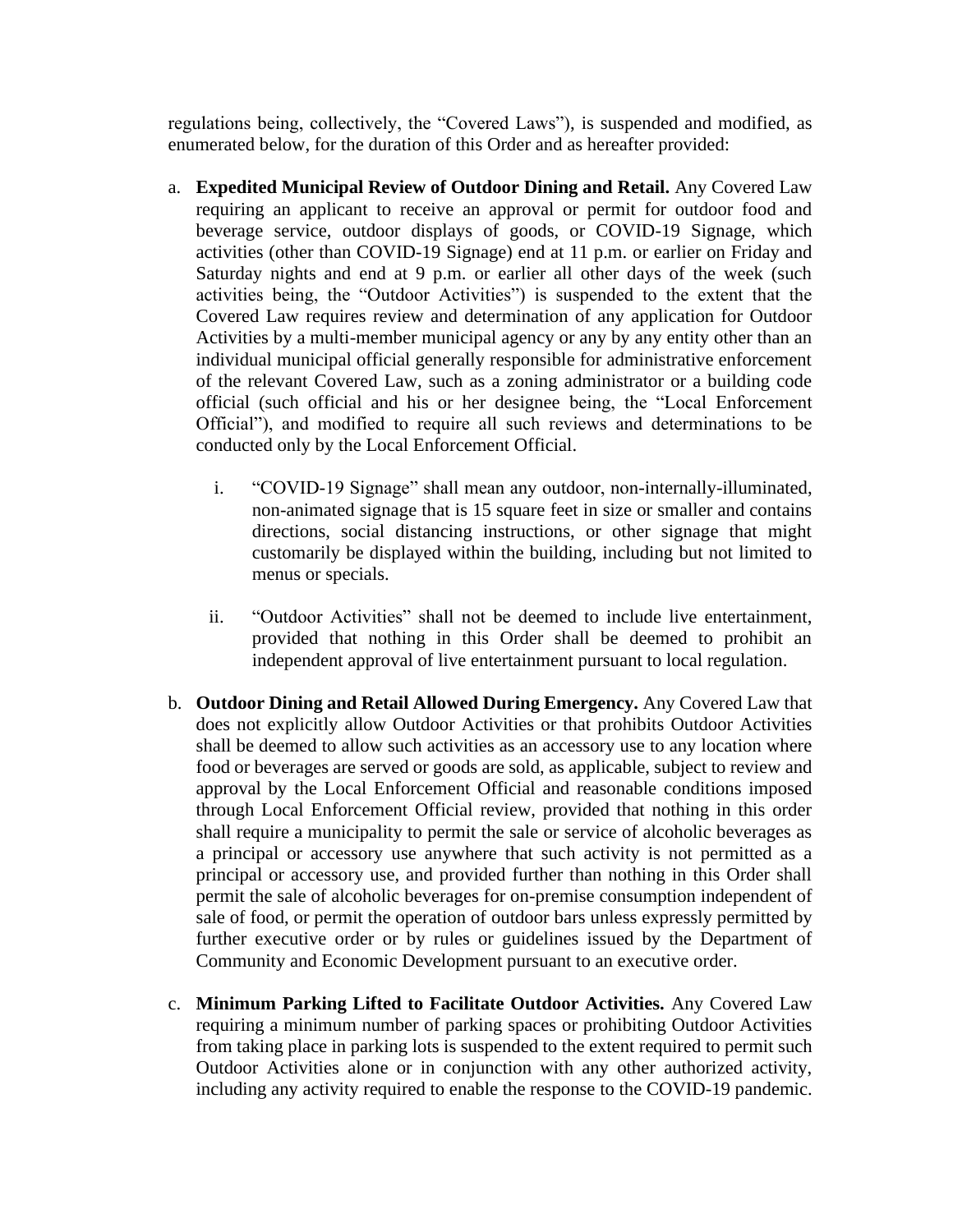Any Covered Law prohibiting Outdoor Activities from taking place in on-street parking spaces is modified to allow the Local Enforcement Official to permit this activity, consistent with the requirements of this Order.

- d. **Application Process.** Any Covered Law relating to applications for Outdoor Activities is suspended to the extent that it requires any of the following documents: plans stamped by a licensed engineer, landscape architect, or architect; site survey; parking plan; traffic study or plan; sign plan; soil erosion and sediment control plan; photometric lighting plan; or stormwater management plan; provided that the applicant has submitted, at a minimum, a drawing or illustration, roughly to scale or dimensioned and depicting with reasonable accuracy the outdoor area that is proposed to be used and what is proposed to be placed, built, or erected in the outdoor area, and a narrative (with or without accompanying illustrations) that explains any noise, waste management, odor, light pollution, and environmental impacts expected from same and how said impacts will be managed. Notwithstanding the preceding sentence, the Local Enforcement Official may require an applicant to submit additional and more detailed information that he or she reasonably deems necessary to protect public health, safety and the environment, in order to complete an application, taking into account the need for expedited review of such applications.
- e. **Approval and Conditions.** Notwithstanding any contrary Covered Law, the Local Enforcement Official shall review and approve, approve with conditions consistent with any executive orders or rules issued pursuant to executive orders (including extending the hours of operation), or reject any complete application for Outdoor Activities, and shall notify an applicant of such decision (including, but not limited to, emailed notice or certified mail) by the later of (i) ten days after actual receipt of the complete application, or (ii) ten calendar days after actual receipt of any additional materials required pursuant to the previous paragraph. Any failure of the Local Enforcement Official to act pursuant to the preceding sentence within such time period shall be deemed to be an approval of the application.
- f. **Appeals.** Notwithstanding any contrary Covered Law, if a Local Enforcement Official approves with conditions or rejects an application for an Outdoor Activity filed pursuant to this Order, the applicant may appeal such decision, within 7 days of receipt of notice of the decision (including, but not limited to, emailed notice or certified mail), to the planning and zoning commission or to the zoning commission, as applicable, but if the zoning commission is the town's legislative body, to the planning commission, provided that any Covered Law that would require a public hearing for such appeal is suspended. Nothing in this Order shall suspend or modify an individual's right to submit a complaint to the relevant municipal authority or the right of a municipal authority to enforce conditions associated with a permitted Outdoor Activity, impose fines and fees, or issue a notice of violation or a cease and desist order.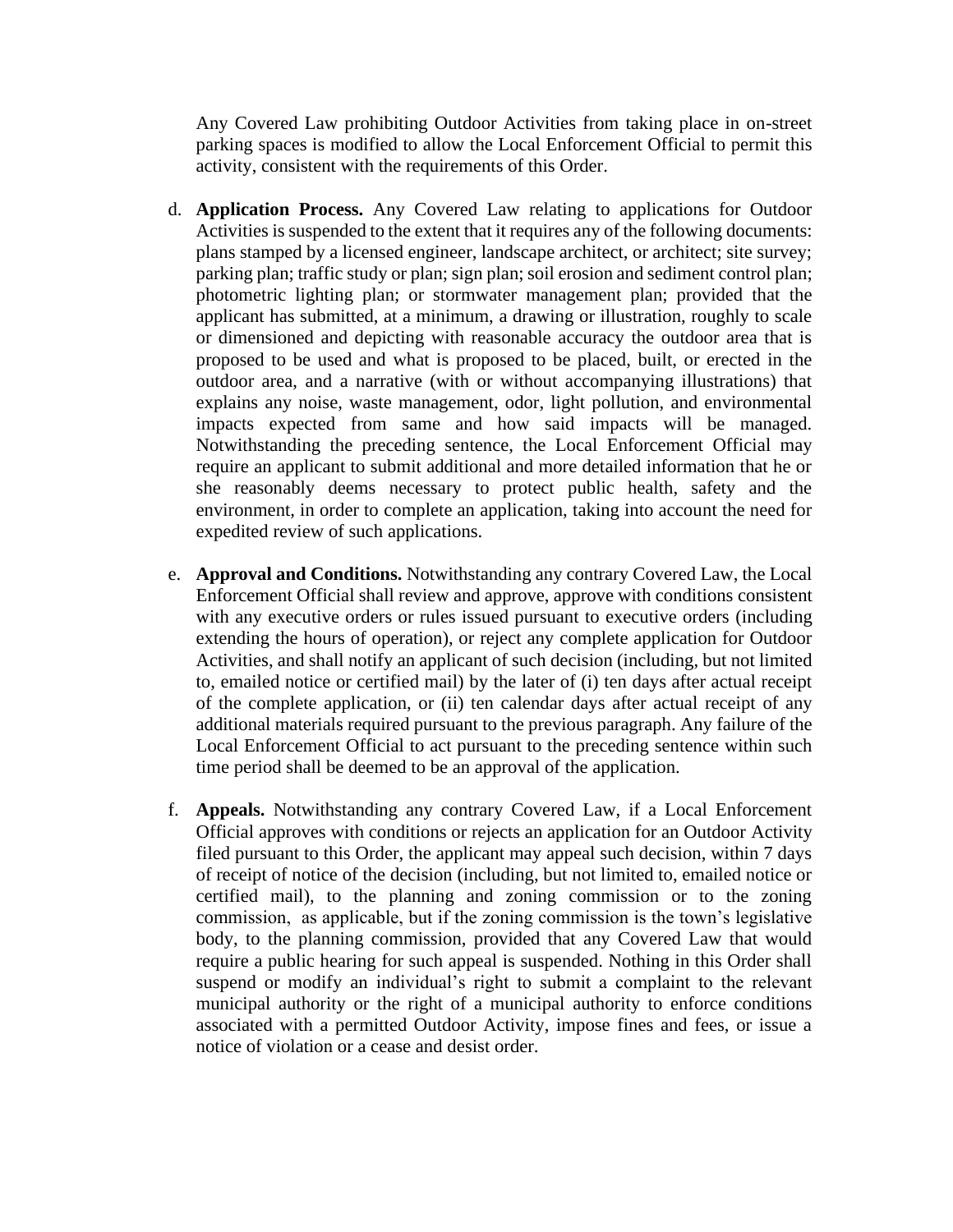- g. **Shared Lots and Expanded Spaces.** Any Covered Law requiring Outdoor Activities to take place on the same lot, zoning lot, street face or yard as a principal use, or to take place only in certain yards, shall be modified to allow Outdoor Activities to take place on any nearby lot, zoning lot, street face, or yard, (contiguous or not), provided that written permission from the owner of any other lot or zoning lot on which such Outdoor Activity is proposed to take place is provided to the Local Enforcement Official and further provided that any nearby lot, zoning lot, or street face used for Outdoor Activities must include a commercial use or be located in a commercial zoning district.
- h. **Sidewalks and Non-Vehicular Rights of Way.** Any Covered Law prohibiting Outdoor Activities from taking place on public sidewalks or other nonvehicular public rights of way shall be suspended and modified to allow Outdoor Activities to take place therein, subject to a 6-foot clearance for pedestrian passage, and subject to reasonable conditions imposed by the municipal department with jurisdiction over sidewalk obstruction permits. Any Covered Laws prohibiting Outdoor Activities from taking place on a state highway right of way are modified to allow the State Department of Transportation (DOT) to issue a permit for such activities to take place in the non-vehicular portion of the state highway right of way pursuant to conditions imposed by the DOT.
- i. **Vehicular Rights of Way.** Any Covered Laws prohibiting Outdoor Activities from taking place on a local public road or vehicular right of way are modified to allow the municipal official with jurisdiction over local roads, after consulting with the municipality's Local Traffic Authority and, if that local road is used for public transportation routes, consulting with the DOT, to close the road in order to permit Outdoor Activities without additional public hearings. Closure of any part of the vehicular portion of a state highway right of way shall not be permitted without a request from the municipality to the DOT pursuant to the Regulations of Connecticut State Agencies §14-298-262 for a Special Event Permit, provided that such Outdoor Activities shall be included in the definition of "special event" and the DOT shall use its best efforts to expedite review of any such request in furtherance of the purposes of this Order. Any Covered Laws prohibiting special event permits for the closure of a state highway are modified to authorize the DOT to issue such permits to allow Outdoor Activities pursuant to this Order. The automatic approval provisions of subsection 1(c) of this order shall not apply to this subsection.
- j. **No Nonconformity Rights Bestowed.** Any Covered Law that would provide nonconforming use or structure rights to any activity or structure permitted during the state of emergency pursuant to this Section 2 of this Order is suspended.
- k. **No Application, Building or Related Fees.** The Covered Laws are suspended to the extent they impose fees for applications filed pursuant to this Order for Outdoor Activities, and no fees for such applications shall be collected or be due and owed to the State or to any municipality for the duration of the emergency.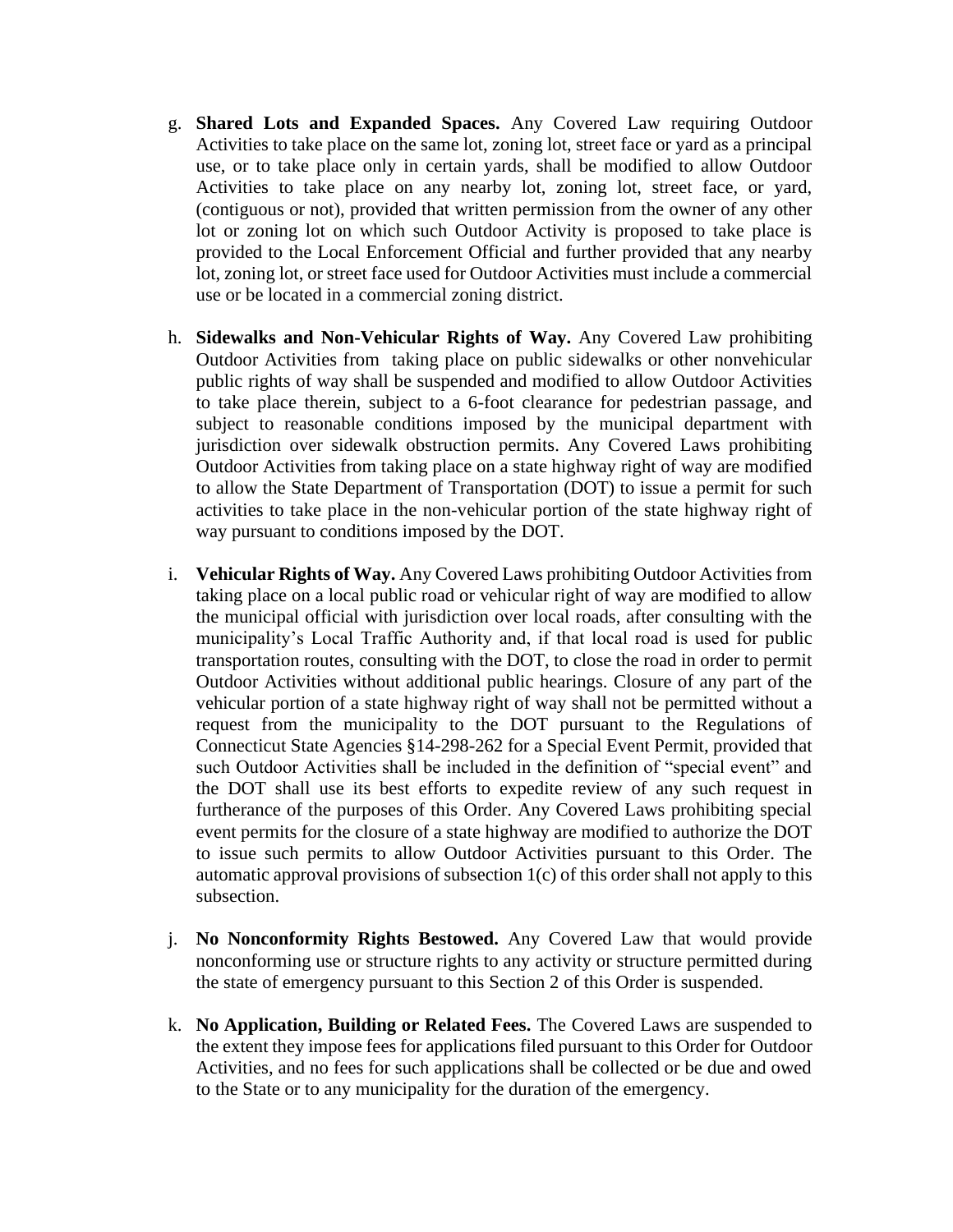- 3. **Liquor Service in Connection with Outdoor Dining.** Title 30 of the Connecticut General Statutes, including Sections 30-22(a) and 30-22a(a), and any corresponding regulations or practices such as the requirement to file a patio or extension of use permit with the Department of Consumer Protection, are modified to the extent they conflict with, or create additional requirements on, the sale of alcoholic liquor by a liquor licensee so long as such licensee is (i) in compliance with Section 2 of this order and any executive order permitting outdoor dining; (ii) any rules for outdoor dining, including social distancing requirements, issued by the Department of Economic and Community Development (DECD); and (iii) any town or municipal requirements related to outdoor dining and liquor sales, as amended by Section 2 of this order. A liquor licensee who serves alcoholic liquor shall not be required to obtain a patio or extension of use permit provided that the licensee shall serve only the types of alcoholic liquor allowed by their permit type and shall abide by the following conditions:
	- a. The licensee must comply with all other laws and regulations under Title 30, including prohibitions on sales to minors or intoxicated persons and restrictions on the times such sales may occur.
	- b. Alcoholic liquor may be served only in connection with outdoor dining, which means food prepared on premises or at a food truck adjacent to the premises.
	- c. There shall be no consumer bars, and all alcoholic beverages shall be served tableside.
	- d. There shall be no live entertainment unless live entertainment was previously permitted in the outdoor space, or the licensee obtains permission pursuant to this order or underlying rules, and such entertainment complies with all other social distancing rules.
	- e. For Caterer licensees, outdoor service is permitted only at locations with onpremise permits for which the licensee is hired as a bona fide caterer.
	- f. For Clubs, outdoor dining is permitted only for members and their families and guests.
	- g. If a licensee is permitted by local authorities to provide outdoor dining in space outside their permitted premises, including public sidewalks, parking lots or space owned by an adjacent business, such space shall be deemed to be part of the permitted premises for the duration of this order and the licensee shall be responsible for any liquor violations in that area.
- 4. **Further Clarification of Limits on Private Clubs**. Effective immediately, Executive Order Nos. 7G and 7T, which addressed sales of alcoholic beverages by certain licensees, are modified to additionally permit holders of club, nonprofit club and golf country club permits to deliver food prepared on premises and sealed containers of